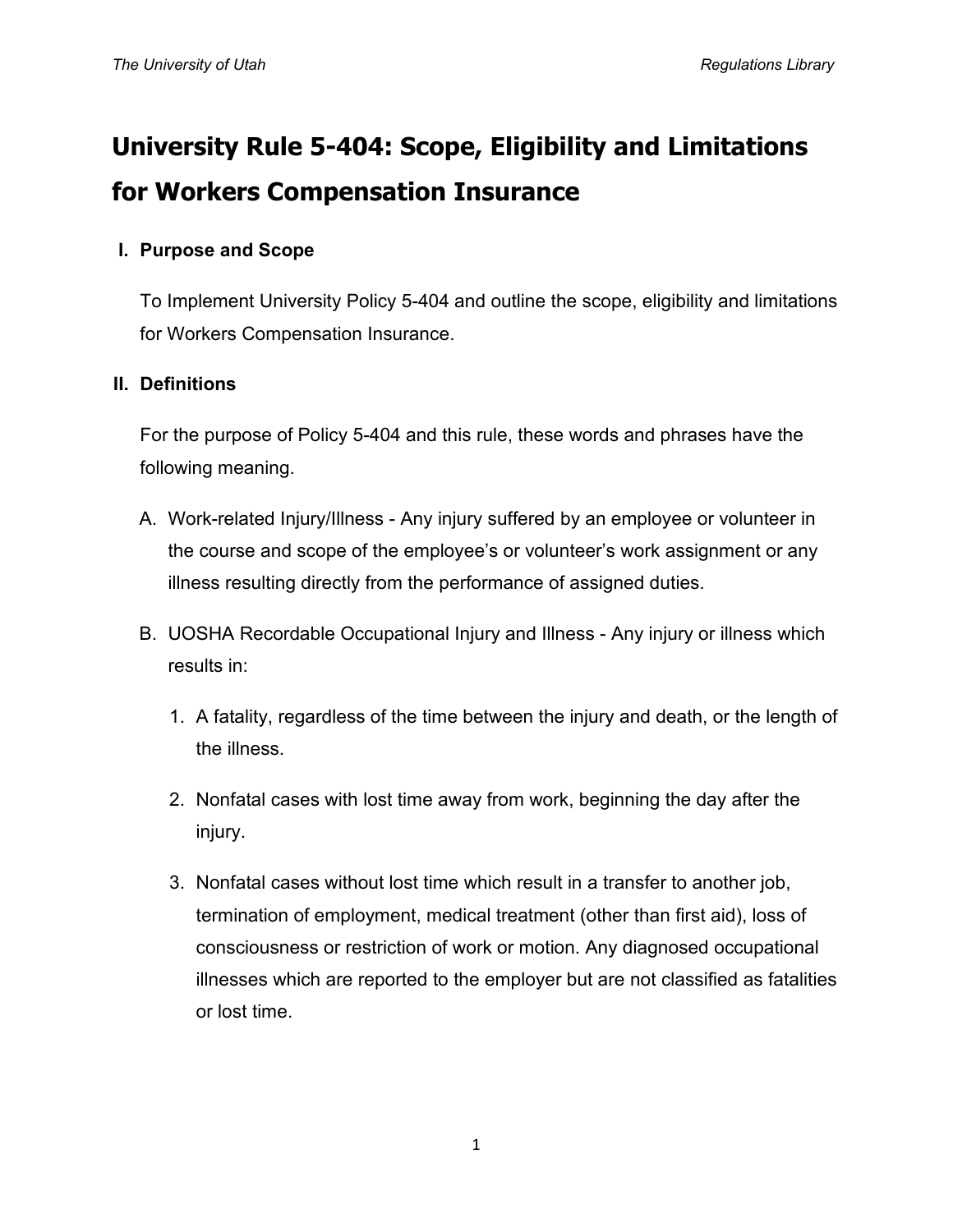- C. First Aid Any one-time treatment and any follow-up visit for the purpose of observation of minor scratches, cuts, burns, splinters, etc. which do not ordinarily require the attention of a physician.
- D. Medical Treatment Treatment administered by a physician, or trained personnel under the standing orders of a physician. Medical treatment does not include first aid treatment even though approved by a physician or trained personnel.
- E. Lost Time The number of days (consecutive or not) after, but not including, the day of the injury or illness during which an employee or volunteer should have worked but could not do so and could not perform all or any part of the duties of the workday or shift because of the occupational injury or illness.

## **III. Rule**

- A. Employer/Employee/Volunteer Responsibility
	- 1. The university will comply with the standards promulgated under UOSHA. When the university becomes aware of any condition which might cause work-related injury/illness, it will exercise its best effort to correct such condition(s) as expeditiously as possible.
	- 2. Each employee and volunteer will comply with UOSHA and university occupational safety and health standards, orders, rules and regulations.
	- 3. It is the duty and responsibility of an employee or volunteer to report immediately to the employee's or volunteer's supervisor any unsafe condition(s) existing in the working place. If an unsafe condition exists, the supervisor must report it immediately to Environmental Health and Safety.
	- 4. Supervisory personnel will enforce safety regulations and issue such rules as may be necessary to safeguard the health and lives of employees and volunteers. They will warn employees and volunteers of any dangerous condition and permit no one to work in an unsafe place, except for the purpose of making it safe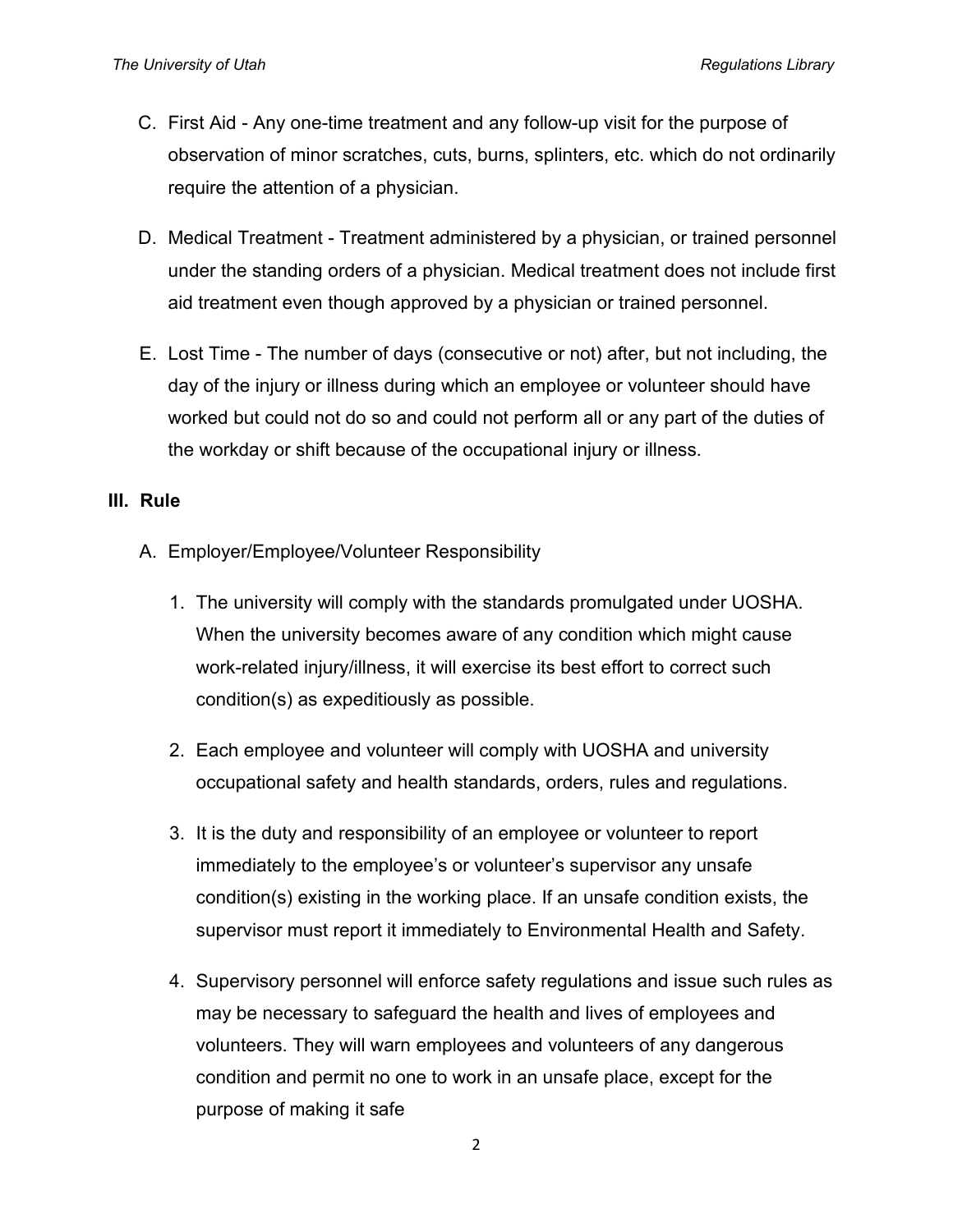- 5. Work-related injuries which occur on campus (or within a close proximity to campus) should be treated promptly at the University's Occupational Medicine Clinic. Serious or life threatening injuries should be treated at the University Hospital Emergency Room. Work related injuries occurring off campus should be treated at a conveniently located medical facility.
- B. Workers Compensation Insurance Coverage
	- 1. Eligibility: University employees and volunteers in the service of the University, who are acting in the usual course of business for the University as defined by the Utah Workers Compensation Act, are eligible for Workers Compensation benefits.
	- 2. Basic Benefits
		- a. Except as otherwise provided herein, employees and volunteers who are eligible for Workers Compensation Insurance under Policy 5-404 and this Rule shall be entitled to medical insurance protection against work related injury through the Workers Compensation Act.
		- b. Those who are employed for wages are eligible for income replacement for Lost Time (See iii.B.6.Below)
	- 3. Injuries Requiring Medical Treatment. Employees and volunteers should receive medical treatment for a Work-Related Injury/Illness at an appropriate medical facility.
		- a. Employees and volunteers should tell the attending physician that the injury or illness is work-related.
		- b. The attending physician should complete a physician's report that is sent to Workers Compensation Fund of Utah.
	- 4. Reporting Requirements: It is the responsibility of the employee or volunteer to report any Work-Related Injury/Illness as soon as possible to the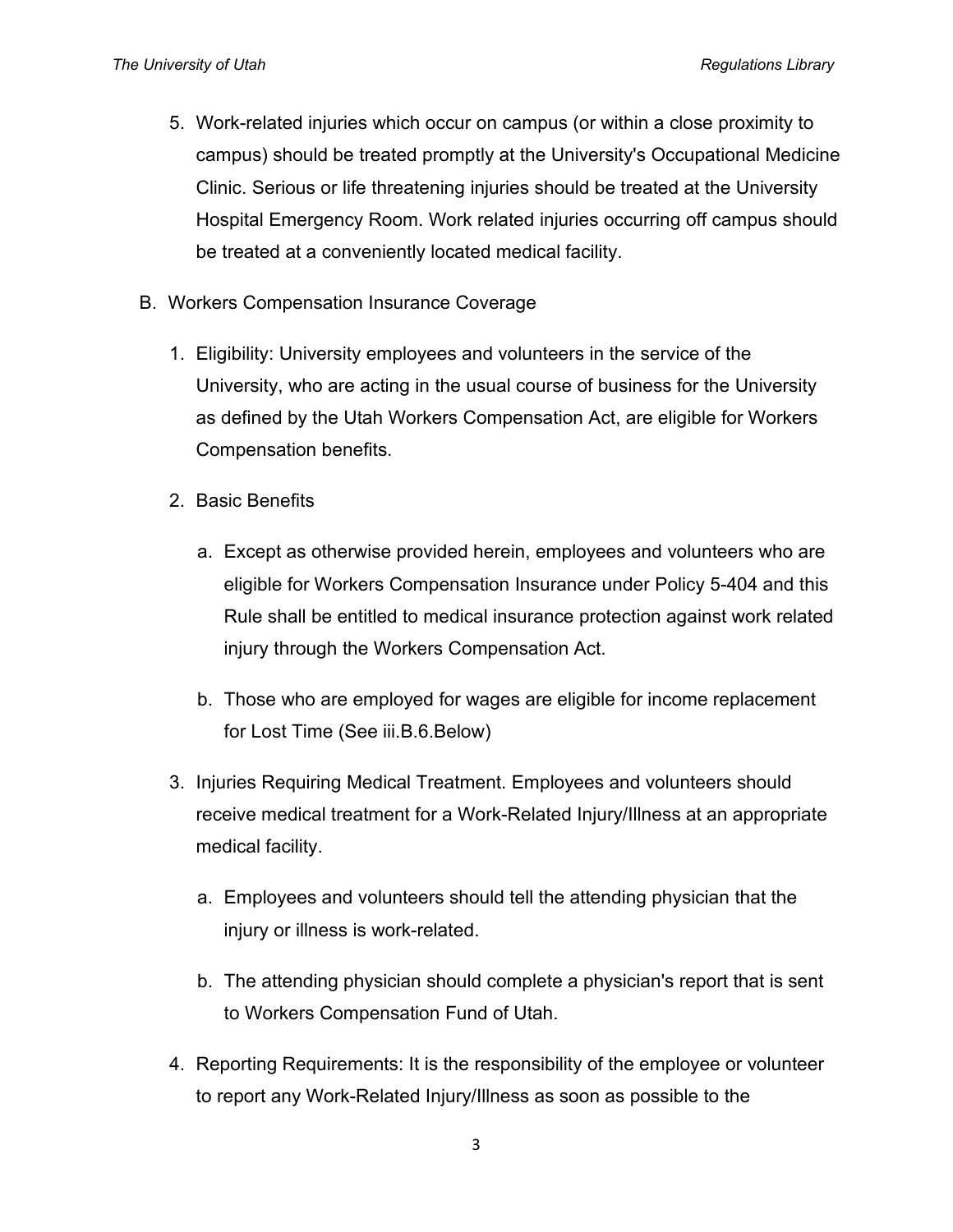employee's or volunteer's supervisor. It is the supervisor's responsibility to complete an "Employer's First Report of Injury Form" and fax/deliver it to the University's Division of Human Resources within 24 hours of the injury or illness if possible.

- a. Any work related injury/illness that results in hospitalization or fatality must be reported to the University's Environmental Health and Safety officer within 8 hours of the incident.
- b. The Division of Human Resources will report the work-related injury/illness to the Workers Compensation Insurance carrier and the University's Environmental Health and Safety officer if required.
- 5. Investigation: Work related injuries/illnesses will be routinely investigated by Environmental Health and Safety officer and/or the Workers Compensation Coordinator.
	- a. A copy of all reports will be forwarded to the director or head of the department in which the accident occurred and to the responsible individual at the next higher level of supervision.
	- b. It is the responsibility of the department head to promptly initiate action to eliminate any hazardous conditions and to reinforce safety rules.
	- c. The Division of Human Resources will notify the University's Environmental Health and Safety office of any ongoing Workers Compensation Fund investigations.
- 6. Compensation for Lost Work Time: If, due to a work-related injury, the attending physician determines that an employee cannot perform the employee's work assignments for a period exceeding three days, the employee may be eligible for compensation for lost time.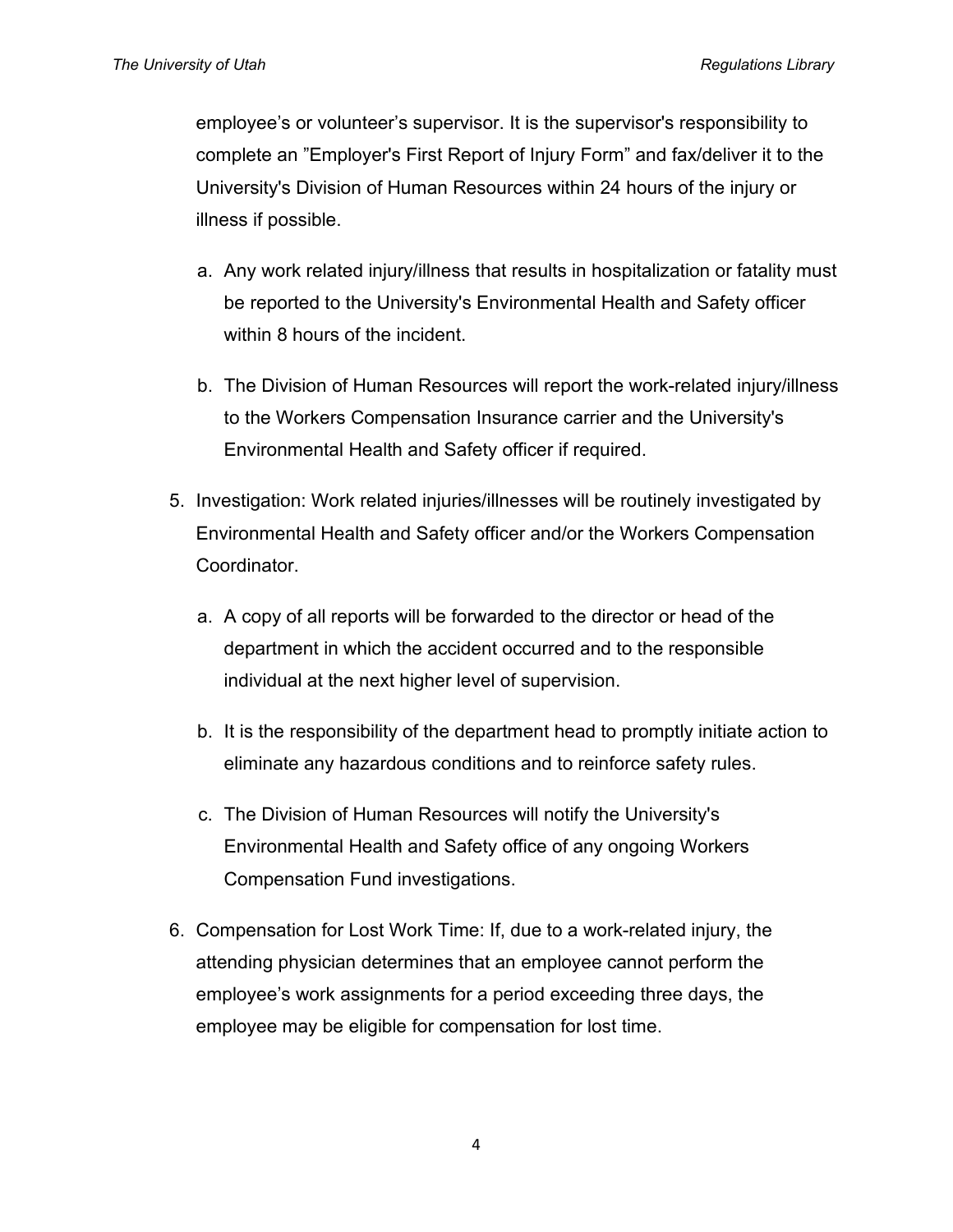- a. The attending physician must complete and forward a Physician's First Report of Injury, a detailed medical report, and an invoice to the Workers Compensation Fund.
- b. Compensation is computed in accordance with the Workers Compensation Act and payments will be processed to eligible employees by the and from the State of Utah Workers Compensation insurance carrier Fund.
- c. University sick leave benefits may be paid to eligible employees in accordance with the rules governing sick leave payments. Any sick leave paid shall be reduced by the amount of workers compensation received. See Policy 5-200.
- 7. Repeated Multiple Accidents: If an employee or volunteer has three injuries / accidents within a 12 month period, or a substantial number of incidents over a period of years, efforts should be made to reduce the number of incidents and increase safety awareness and responsibility.
	- a. If an accident could or should have been prevented, The incident should be reviewed with the employee or volunteer.
	- b. Awareness of and demonstrated performance supporting safety adherence to safety rules should be part of an employee's or volunteer's annual performance evaluation.
	- c. If an employee or volunteer chooses not to perform job tasks and assignments safely clearly ignores safety rules, an official reprimand should be issued, discussed with the employee, and made part of the employee or volunteer file.
	- d. If there is reason to believe an employee or volunteer is not suited for the employee's or the volunteer's job because of repeated multiple accidents,

5